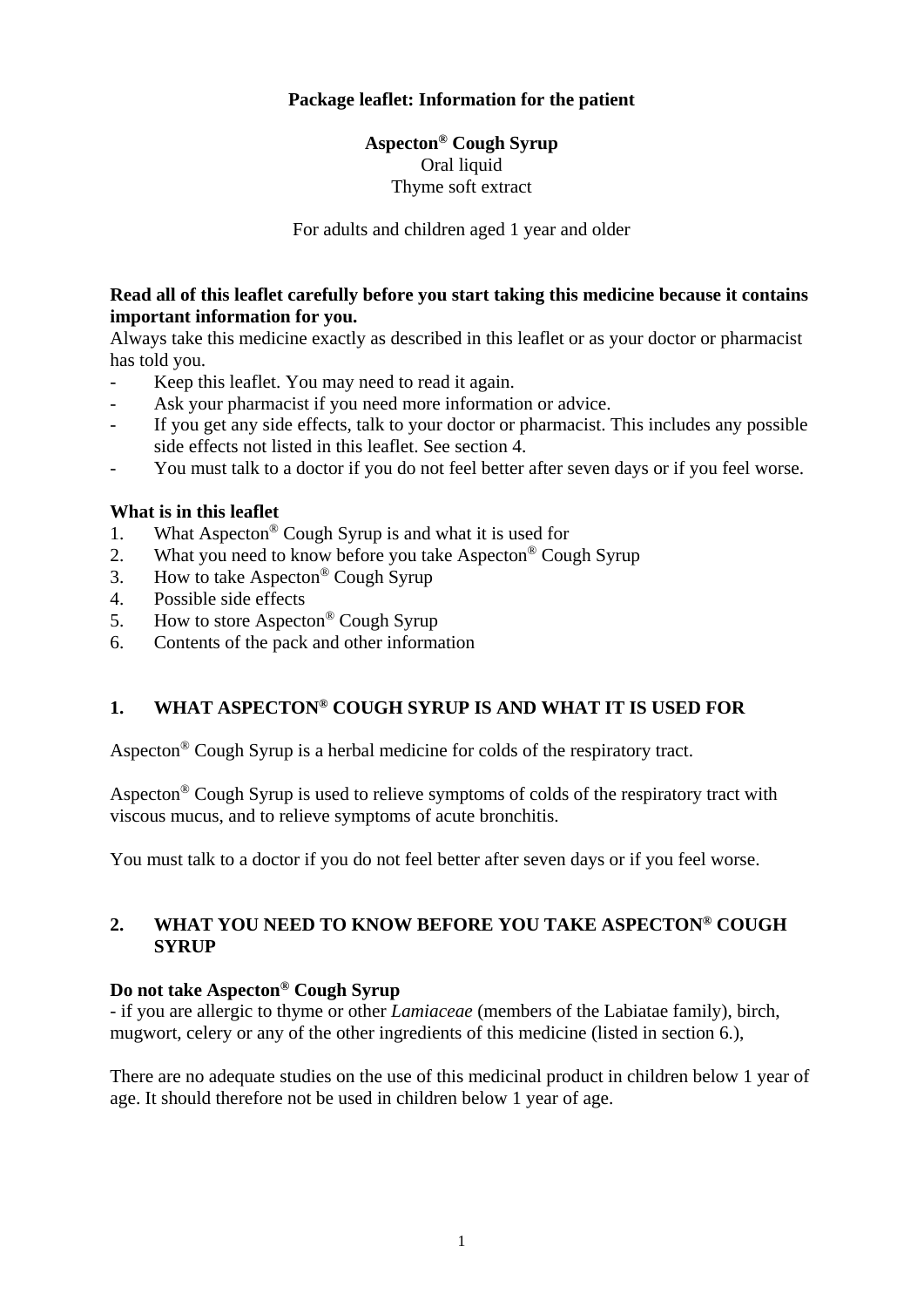### **Warnings and precautions**

If symptoms last for more than one week, if you experience shortness of breath or fever, or if your phlegm contains pus or blood, a doctor must be consulted.

This medicine contains sorbitol. If you have been told that you have an intolerance to some sugars, please consult your doctor before taking Aspecton® Cough Syrup.

The calorific value is 2.6 kcal/g sorbitol. Sorbitol may have a mild laxative effect.

10 ml contains 3.9 g sorbitol (a source of 0.98 g fructose), equivalent to about 0.33 bread units (BU).

Macrogol glycerol hydroxystearate may cause stomach upset and diarrhoea.

### **Other medicines and Aspecton® Cough Syrup**

Tell your doctor or pharmacist if you are taking / using, have recently taken / used or might take / use any other medicines.

There are no known interactions with other medicines.

No studies have been performed with Aspecton® Cough Syrup to investigate possible interactions with other medicines that are administered at the same time.

### **Aspecton® Cough Syrup with food and drink**

There are no special points to consider.

#### **Pregnancy and breast-feeding**

If you are pregnant or breast-feeding, think you may be pregnant or are planning to have a baby, ask your doctor or pharmacist for advice before taking this medicine.

Aspecton® Cough Syrup should not be used during pregnancy and breast-feeding due to a lack of sufficient studies.

#### **Driving and using machines**

There are no special points to consider.

## **3. HOW TO TAKE ASPECTON® COUGH SYRUP**

Always take this medicine exactly as described in this leaflet or as your doctor or pharmacist has told you. Check with your doctor or pharmacist if you are not sure.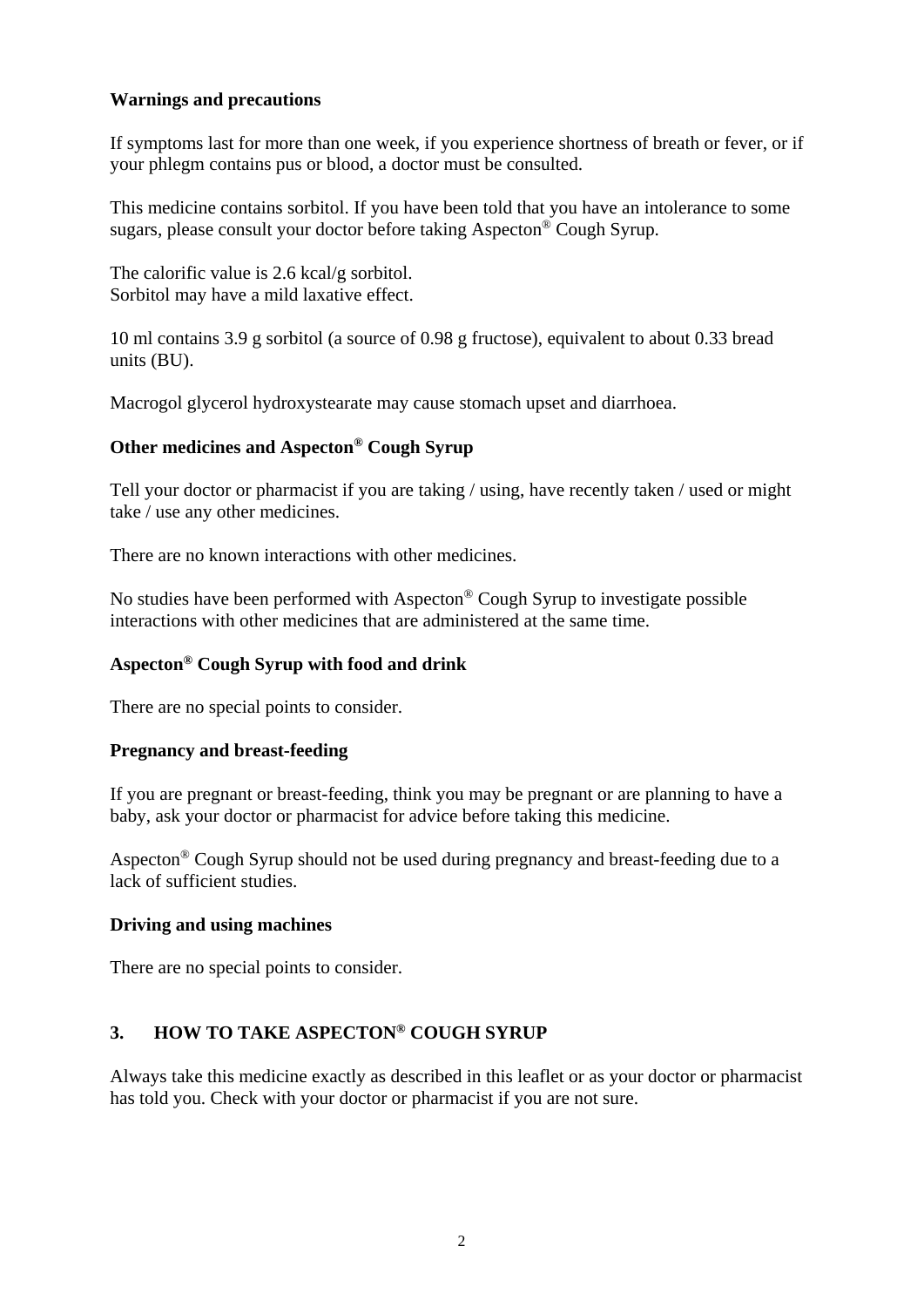#### **The recommended dose is:**

| Adults and children aged 12 years and older | $\left 3 - 4\right $ times daily 10 ml |
|---------------------------------------------|----------------------------------------|
| Children from $11 - 12$ years               | 3 times daily 5 ml                     |
| Children from $5 - 10$ years                | $\vert$ 3 – 4 times daily 2.5 ml       |
| Children from $1 - 4$ years                 | 2 times daily 2.5 ml                   |

Each pack of Aspecton® Cough Syrup contains a dosing cup.

Method of administration:

For oral use.

Aspecton® Cough Syrup should be taken with sufficient liquid (preferably water). It can be taken with or without meals.

Duration of use:

The duration of treatment depends on how the disease progresses and should be determined by the doctor, as appropriate.

However, please observe the precautions listed in section 2 and the information under "Side effects" at all times.

Please talk to your doctor or pharmacist if you have the impression that the effect of Aspecton® Cough Syrup is too strong or too weak.

## **If you take more Aspecton® Cough Syrup than you should**

To date, there have been no reported cases of intoxication with Aspecton® Cough Syrup. If excessive amounts of Aspecton® Cough Syrup have been taken, it is possible that the symptoms described in "Side effects" may occur in exaggerated form. In this case, please tell a doctor, who can decide on any measures that may be required.

# **If you forget to take Aspecton® Cough Syrup**

Do not take a double dose to make up for a forgotten dose.

### **If you stop taking Aspecton® Cough Syrup**

In general, no harm will result from discontinuing or ending treatment too early. If in doubt, ask your treating doctor for more information.

If you have any further questions on the use of this medicine, ask your doctor or pharmacist.

# **4. POSSIBLE SIDE EFFECTS**

Like all medicines, this medicine can cause side effects, although not everybody gets them.

Hypersensitivity reactions may occur, such as shortness of breath, skin rashes, nettle rash and swelling of the face, mouth and/or throat region.

Stomach complaints may also occur, such as cramps, nausea and vomiting.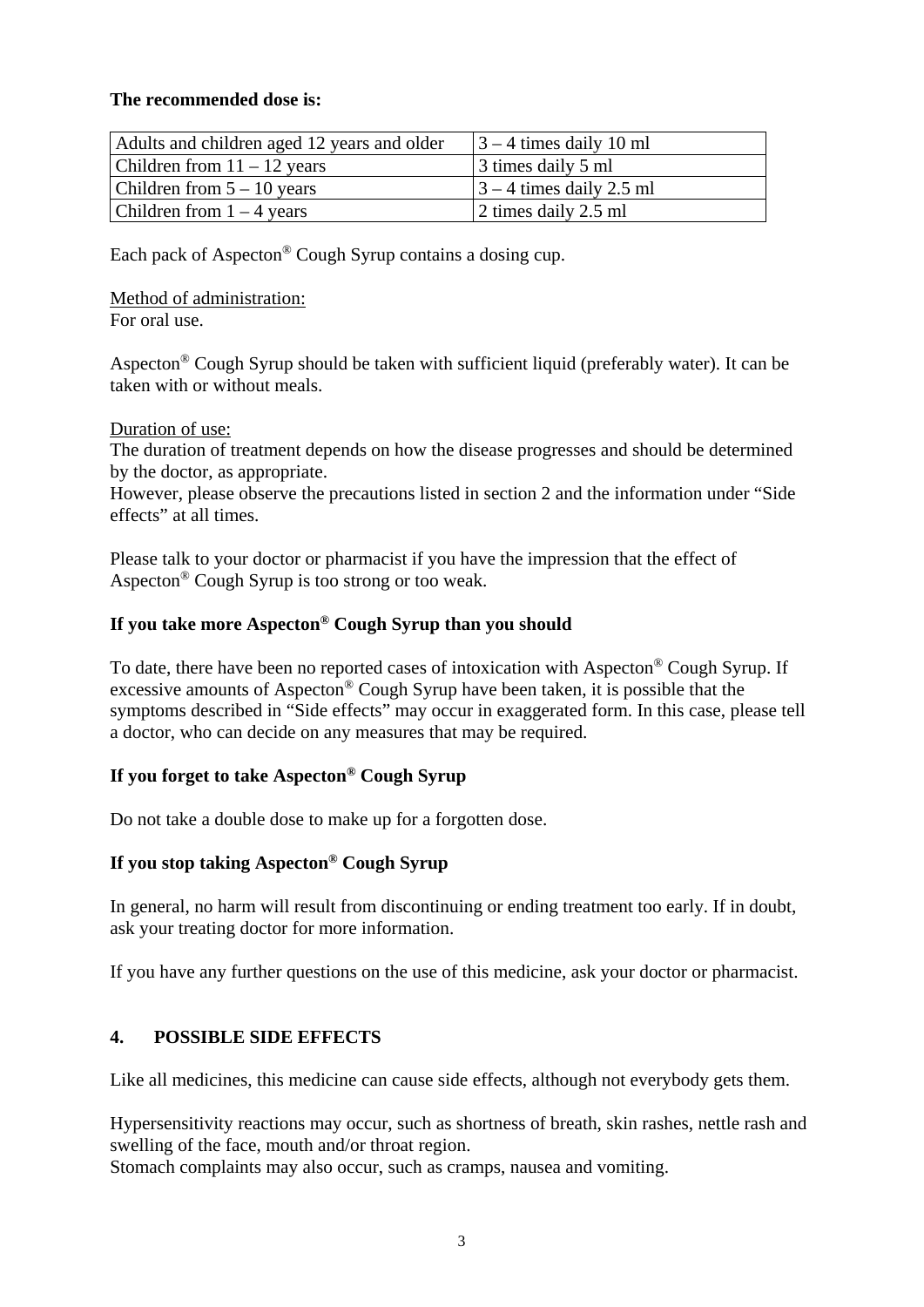If side effects occur, the product should be discontinued and a doctor consulted. He/she will be able to assess their severity and decide on any further measures that may be required. At the first signs of a hypersensitivity reaction, you must stop taking Aspecton<sup>®</sup> Cough Syrup.

## **Reporting of side effects**

If you get any side effects, talk to your doctor or pharmacist. This includes any possible side effects not listed in this leaflet. You can also report side effects directly via the Bundesinstitut für Arzneimittel und Medizinprodukte, Abt. Pharmakovigilanz, Kurt-Georg-Kiesinger-Allee 3, D-53175 Bonn, Website: www.bfarm.de. By reporting side effects you can help provide more information on the safety of this medicine.

# **5. HOW TO STORE ASPECTON® COUGH SYRUP**

Keep this medicine out of the sight and reach of children.

Do not use this medicine after the expiry date which is stated on the carton and label after "EXP". The expiry date refers to the last day of that month.

### **Storage conditions:**

This medicinal product does not require any special storage conditions.

## **Note on shelf life after opening:**

After opening, Aspecton® Cough Syrup has a shelf life of 6 months.

# **6. CONTENTS OF THE PACK AND OTHER INFORMATION**

# **What Aspecton® Cough Syrup contains**

100 ml syrup contain: 6.69 g thyme soft extract (1.7-2.5:1). Extraction solvent: ammonia solution 10% (m/m): glycerol 85% (m/m): ethanol 90% (v/v): water (1:20:70:109).

The other ingredients are:

Glycerol, glycerol 85%, propylene glycol, sorbitol solution 70% (non-crystallising), macrogol glycerol hydroxystearate, purified water, bitter-fennel fruit oil.

Note: Aspecton® Cough Syrup contains no alcohol (ethanol).

# **What Aspecton® Cough Syrup looks like and contents of the pack**

Aspecton® Cough Syrup is a brown, slightly cloudy liquid.

Aspecton<sup>®</sup> Cough Syrup is available in packs of 100 ml (N1) and 200 ml (N2).

Each pack is supplied with a dosing cup (medical device marked CE 0123).